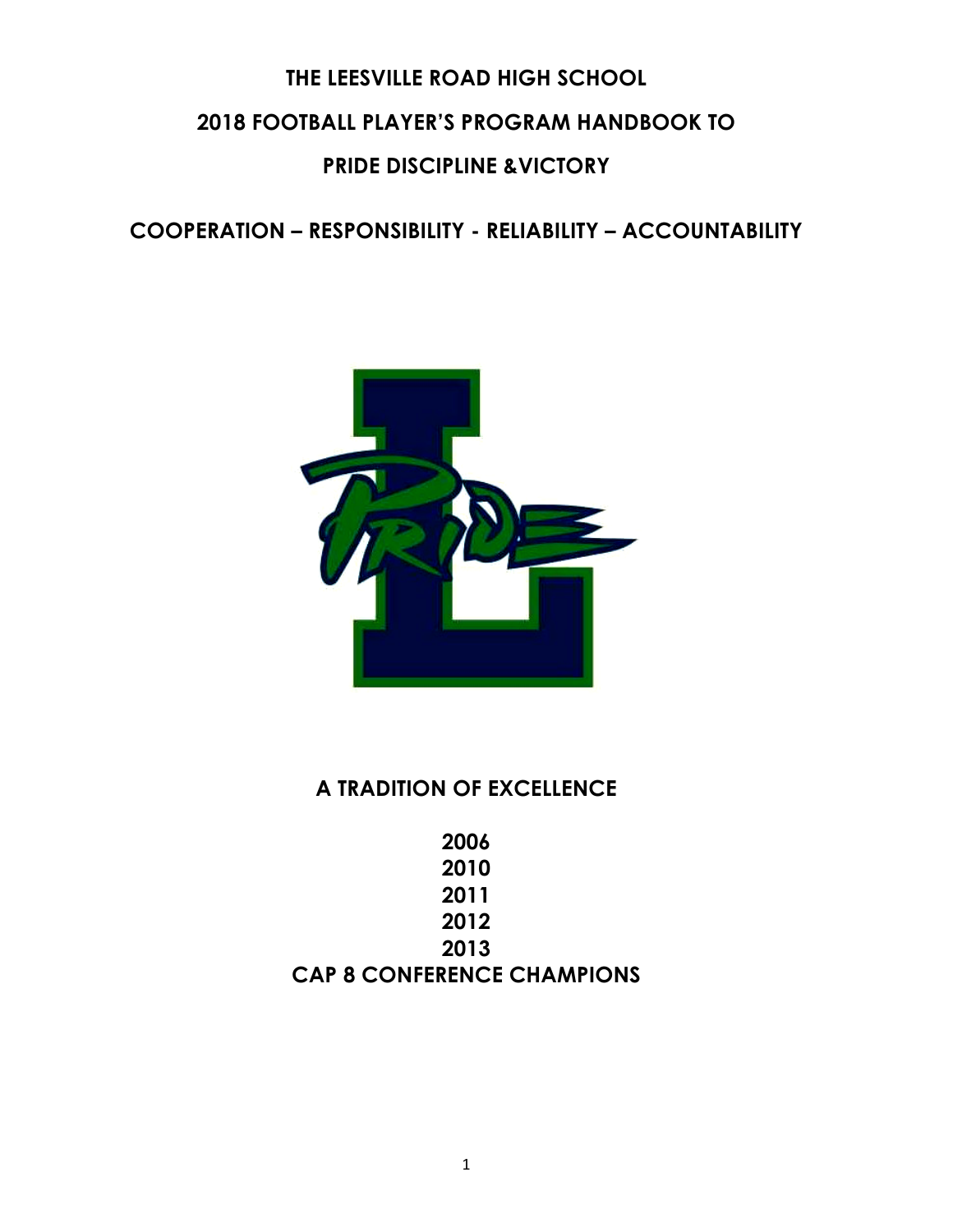### **Table of Contents**

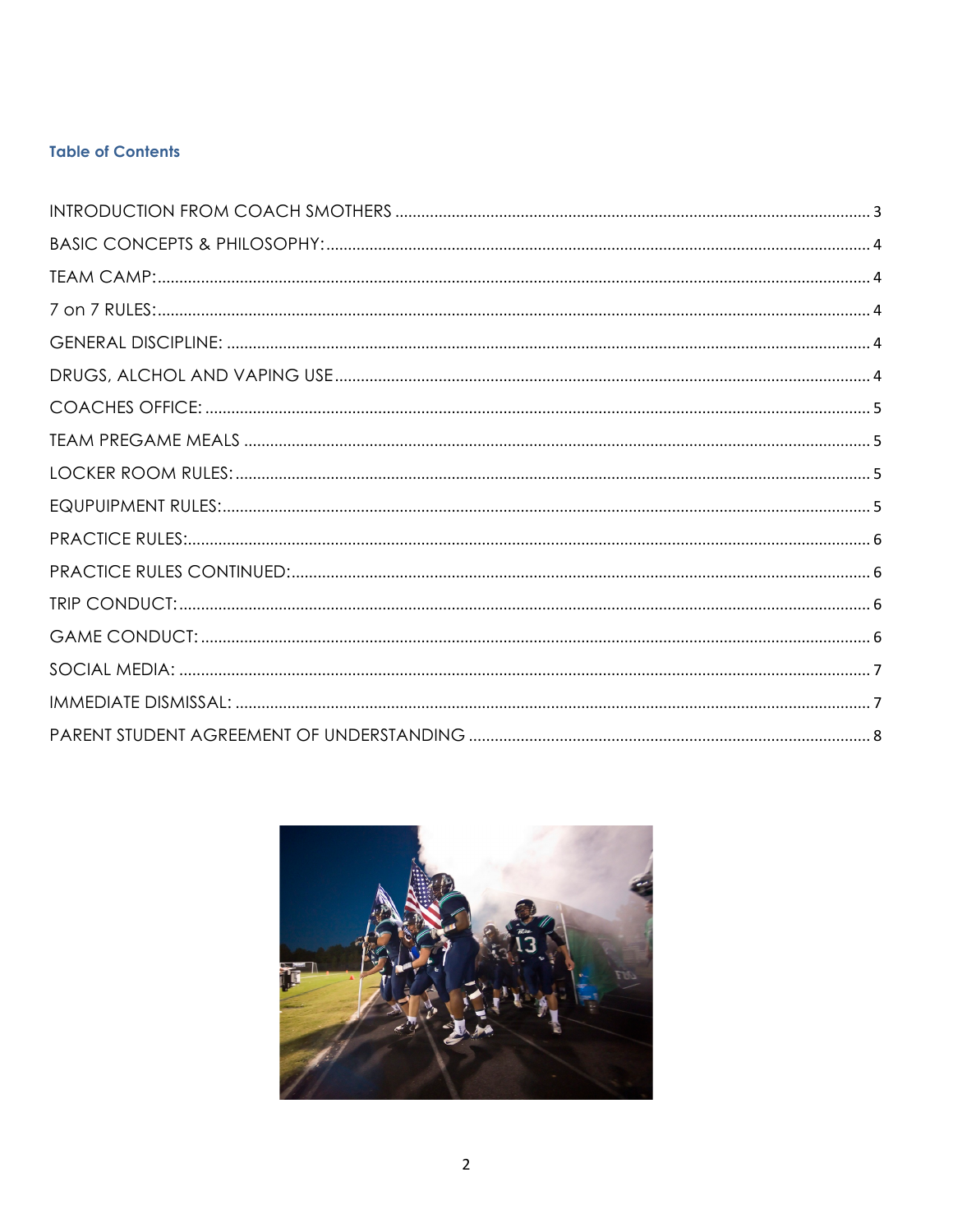#### **ALL DECISIONS REGARDING THESE PLAYER GUIDELINES ARE MADE AT THE DISCRETION OF THE HEAD FOOTBALL COACH.**

#### IT TAKES PRIDE, MATURITY AND COMMITMENT TO EARN THE PRIVILEGE OF BECOMING A LEESVILLE ROAD PRIDE FOOTBALL PLAYER.

#### **INTRODUCTION FROM COACH SMOTHERS**

The coaching staff and I would like to share our core beliefs about the benefits of our program and team camp. The success of our program is directly related to the beliefs and structure of our program. We believe that our program is second to none. This year we have a very competitive schedule. It is going to take each young man's dedication and commitment to be the best teammate and football player he can be.

The Leesville Road football tradition beckons everyone's best effort every week. The coaching staff organize team activates) OTA) which includes mini-camps, conditioning programs and Team Camp to mirror a college spring football schedule.

Team Camp is an invite Camp. All upper classmen (10-12) will be invited initially. Freshmen players with exceptional ability may be invited. Players that do not attend regular workouts, mini camps, select 7 on 7's or show a lack of commitment will not be invited to attend team camp.

The coaching staff's discretion will be used to determine if a player is disqualified from attending. The coaching staff is only interested in taking young men who are committed and dedicated.

It is assumed by the coaching staff, that all participating players and their parents/guardians have read, acknowledged and accepted the guidelines as stated in this booklet prior to participating in the Leesville Road High School Football Program. Each player must submit a **TEAM RULES ACKNOW LEDGEMENT FORM**  (included in this document), signed and dated by the player and parent/guardian. Without a signed form, the player will not be eligible to be to play for the LRHS Football Program.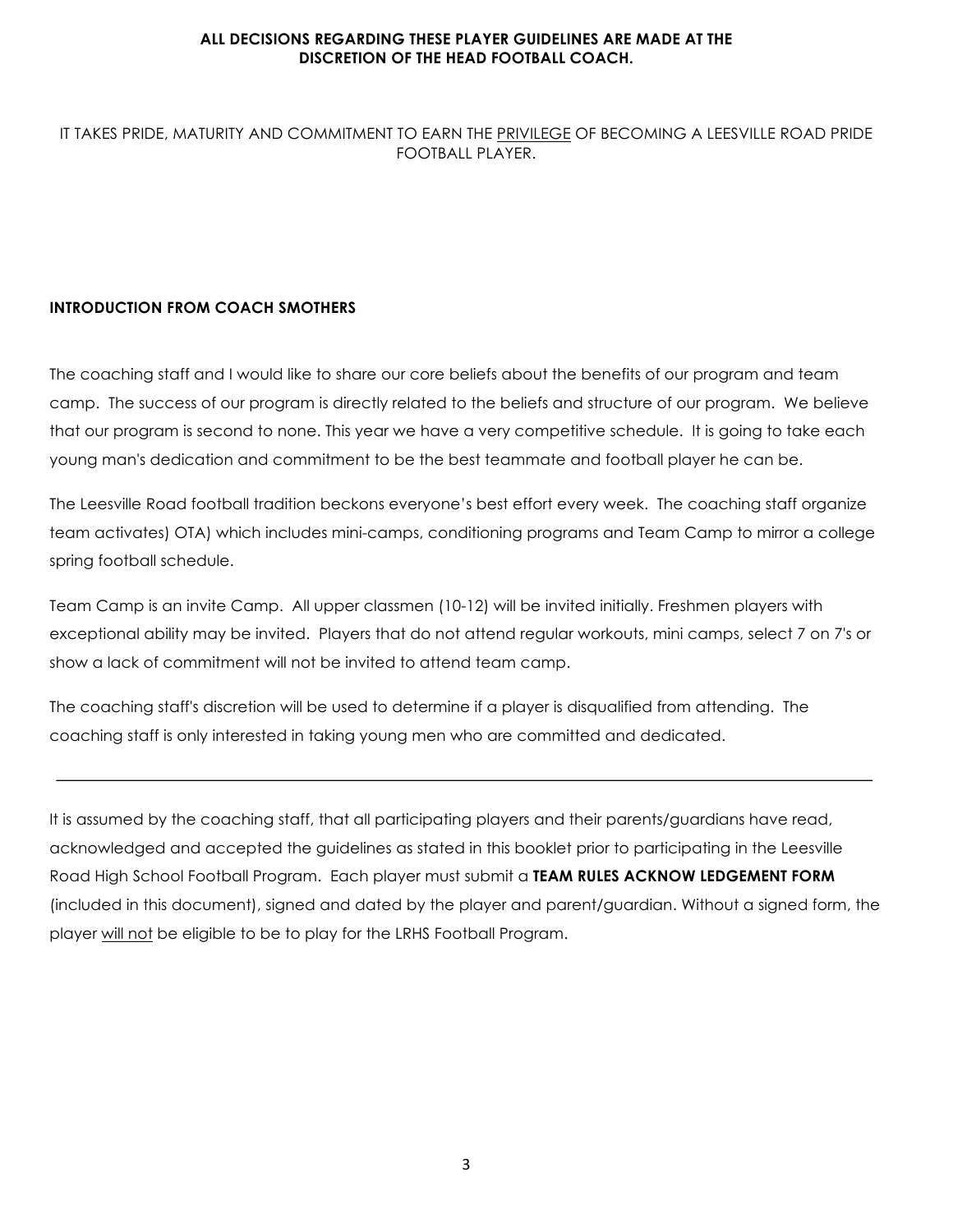#### **BASIC CONCEPTS & PHILOSOPHY:**

The application of and decisions regarding these guidelines are done at the **discretion of the head football coach**. Any situation not specifically covered by these guidelines will also be handled and adjudicated **at the discretion of the head football coach**.

- v The Leesville Road Athletic Department's Parent Meetings are required team functions. Dates and times for these events will be listed in your football calendar. A player who fails to attend the Parent Meetings with at least one parent will not be able to participate in the football program, practice or game day activities. A parent or guardian(s) that do not attend meetings are not exempt from signing and understanding the player parent documents.
- \* Football players participating in a spring season interscholastic sport will be excused from Spring Football workouts until the spring sport season has concluded.

#### **TEAM CAMP:**

v Team Camp is limited to returning upper classmen and others as designated by the Head Coach. A list of attendees will be posted in the men's locker room.

#### **7 on 7 RULES:**

v This activity is by invitation only at the discretion of the Head Coach. A list of attendees will be posted in the men's locker room one week prior to the event.

#### **All decisions for team membership are at the discretion of the head coach of the LRHS football program and the decisions are final.**

#### **GENERAL DISCIPLINE:**

- $\div$  Maintain a clean wholesome appearance.
- $\bullet$  Do not use alcohol and refrain from association.
- $\div$  Do not smoke and avoid smokers.
- $\div$  Have a personal conduct that is above reproach at all times.
- Observe all WCPSS rules and policies.
- Observe all football rules.
- $\bullet$  Never wear jewelry, hats or du-rags in near or on the practice field, game field or locker room during football sessions.

#### **DRUGS, ALCHOL AND VAPING USE**

The use of drugs, alcohol, tobacco and vaping WILL NOT be tolerated. The use of these products is damaging to your health and to the image of our football team. The possession or use of drugs or alcohol during school and/or football activities will result in IMMEDIATE dismissal from the team. This includes all football related activities after the season and for the remainder of the school year.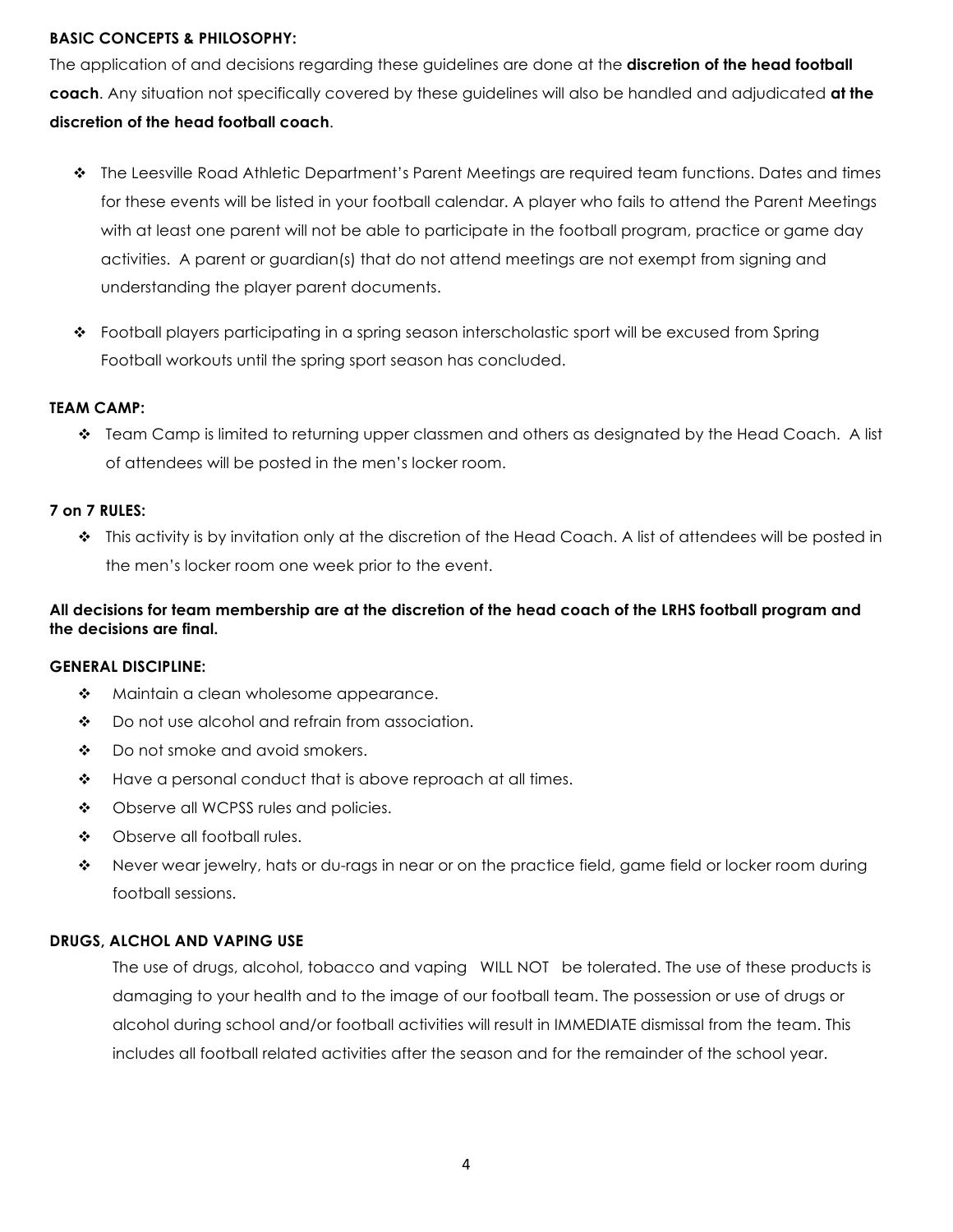#### **COACHES OFFICE:**

- $\cdot \cdot$  Knock on the door and wait for acknowledgment to enter.
- $\triangleleft$  Athletes are not allowed in coaches' offices unless a coach is with you.
- $\triangleleft$  Athletes are not allowed to use the phone without a coach's permission.
- $\bullet$  Do not sit at a coach's desk or in their office.

#### **TEAM PREGAME MEALS**

- $\clubsuit$  Team Meals Pre-game meals are a privilege and a tradition at Leesville Road High School. It is an honor to attend and should be realized by all players. A great many people put forward a tremendous amount of work to provide our meals. Take PRIDE in that and be thankful.
- $\cdot \cdot$  All players will go to the multipurpose room at the same time You may speak in a low voice while at the team meal.
- $\div$  If your actions take away from our team's focus, you will be asked to leave.
- \* The parents and supporters who give us the team meals are not your butlers and maids. Show your appreciation by acting polite and always disposing of your trash property.
- $\div$  Thank our supporters as you leave.
- \* All players will remain in the multipurpose room until their teammates are finished eating.
- $\bullet$  When everyone has finished eating all players will then go to the locker room to proceed to get dress for that evening's game.
- \* A game day itinerary will be posted each game day by Coach Smothers.

#### **LOCKER ROOM RULES:**

- $\bullet$  Only LRHS football players are allowed in the locker room. Friends and family are not permitted.
- Seniors are responsible for the locker room care and condition.
- \* Keep your locker orderly.
- $\div$  Keep all tape and other debris off the floor.
- $\cdot \cdot$  Handle all equipment in an orderly fashion.
- \* Remove and clean your cleats off outside before entering the locker room.
- $\div$  Wearing of football cleats in the locker room or school hallways is prohibited.
- \* Keep bottom of locker clean and neat.
- $\div$  Put all trash in trash cans.
- ❖ Do not leave any valuables unlocked.
- $\div$  NO HORESPLAY IN THE LOCKER ROOM AND TEAM ROOM AREAS.

#### **EQUPUIPMENT RULES:**

- $\bullet$  No football equipment is to be worn on campus or taken from the school premise.
- ◆ Do not alter any equipment. You will be charged for equipment you damage or lose.
- $\div$  Do not trade equipment.
- $\bullet$  A combination lock will be issued to you. Always check the area around your locker to make sure that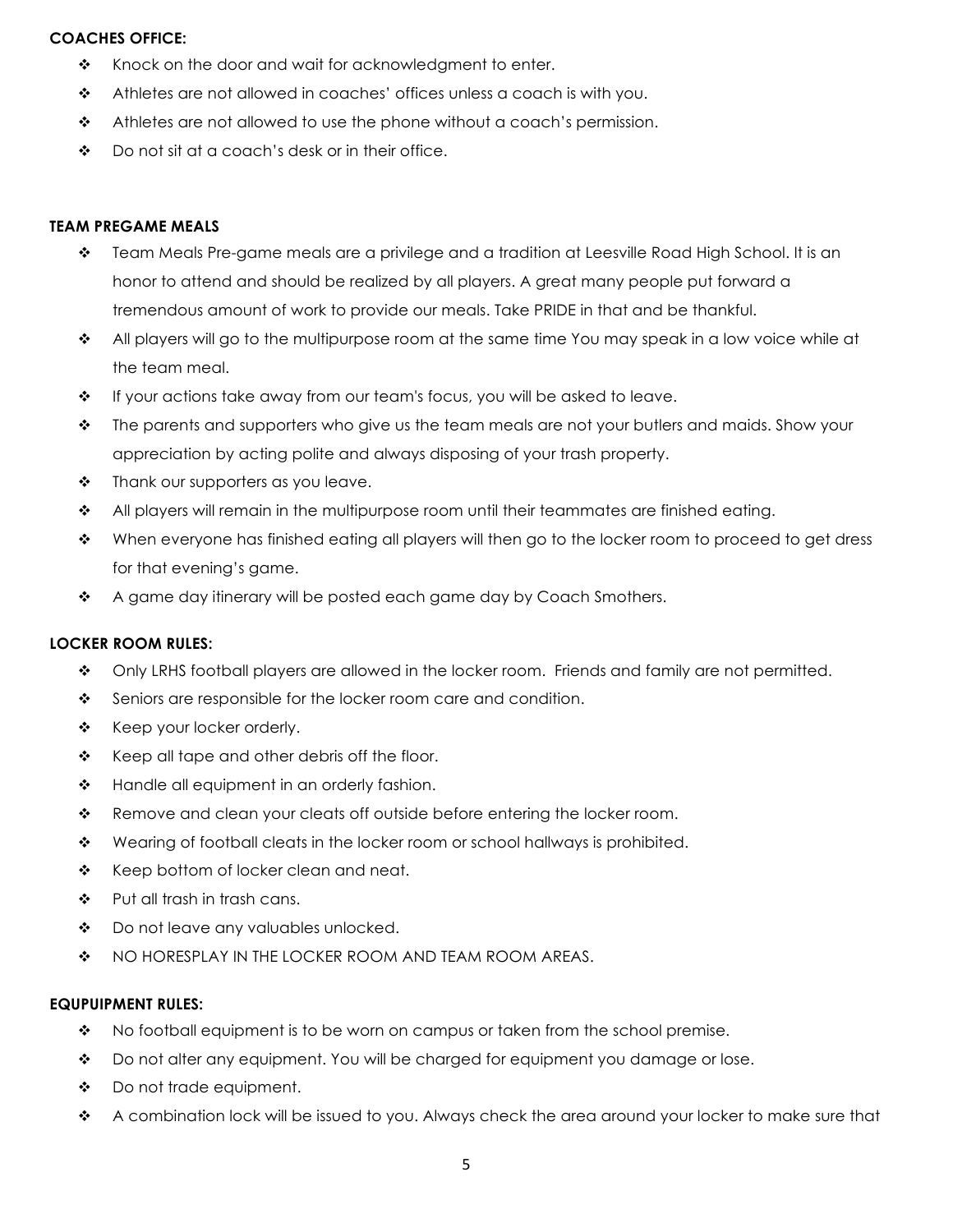all of your equipment is secure.

- \* All players are responsible for the return of all equipment issued to them by the Leesville Road Football Program. Equipment is to be returned at the end of the season on the date designated by the head coach.
- \* No personal gear is allowed. This includes helmets, shoulder pads, knee pads, thigh pads, hips pads belts, pants, adornments that draw individual attention etc. For questions you may contact the Director of Football Operations CoachHess at Coachhess94@gmail.com.

#### **PRACTICE RULES:**

- $\div$  Players are expected to attend every practice.
- $\cdot \cdot$  If a family emergency arises that will keep the player from practice, the head coach must be notified of your absence in advance. This absence must be approved by the head coach.
- $\div$  Be on time for all meetings, practices and games.
- $\triangle$  Athletes who are injured and unable to participate physically are still expected to be at every practice.
- $\cdot$  Jog on and off the practice field before and after practice.
- $\bullet$  You must get treatment for all injuries as prescribed by the head trainer. You are considered ready to play or practice if you do not report for treatment.
- When observing take one knee or stand.

#### **PRACTICE RULES CONTINUED:**

- \* Players must be willing to improve technique and effort based on the coaching you receive.
- $\bullet$  Never remove your helmet without permission. Never sit on your helmet.
- \* Any unapproved absences will be dealt with by the head coach and could result in suspension or dismissal from the JV or Varsity football program.

#### **TRIP CONDUCT:**

- $\bullet$  Be on time. On time for our team is ten minutes ahead of schedule.
- $\div$  Be neat and courteous.
- $\div$  You go and return with the team.
- $\cdot \cdot$  Be quiet on the bus. Prepare yourself mentally for the game.
- \* If traveling with the team and not dressing, we expect you to be quiet and well behaved.
- $\cdot$  Absolutely no jewelry or headgear is permitted on any trips.

#### **GAME CONDUCT:**

- \* Sprint on and off the field before, during and after the game.
- $\div$  Stay in prescribed area on bench or in the designated sideline area (box).
- \* When you are not in the game, be ready to go. Have your helmet on or in your hands. Follow the game (particularly your position). Be alive and alert.
- $\bullet$  Do not yell at the officials or opponents.
- $\cdot \cdot$  If there is a need to talk to an official be courteous.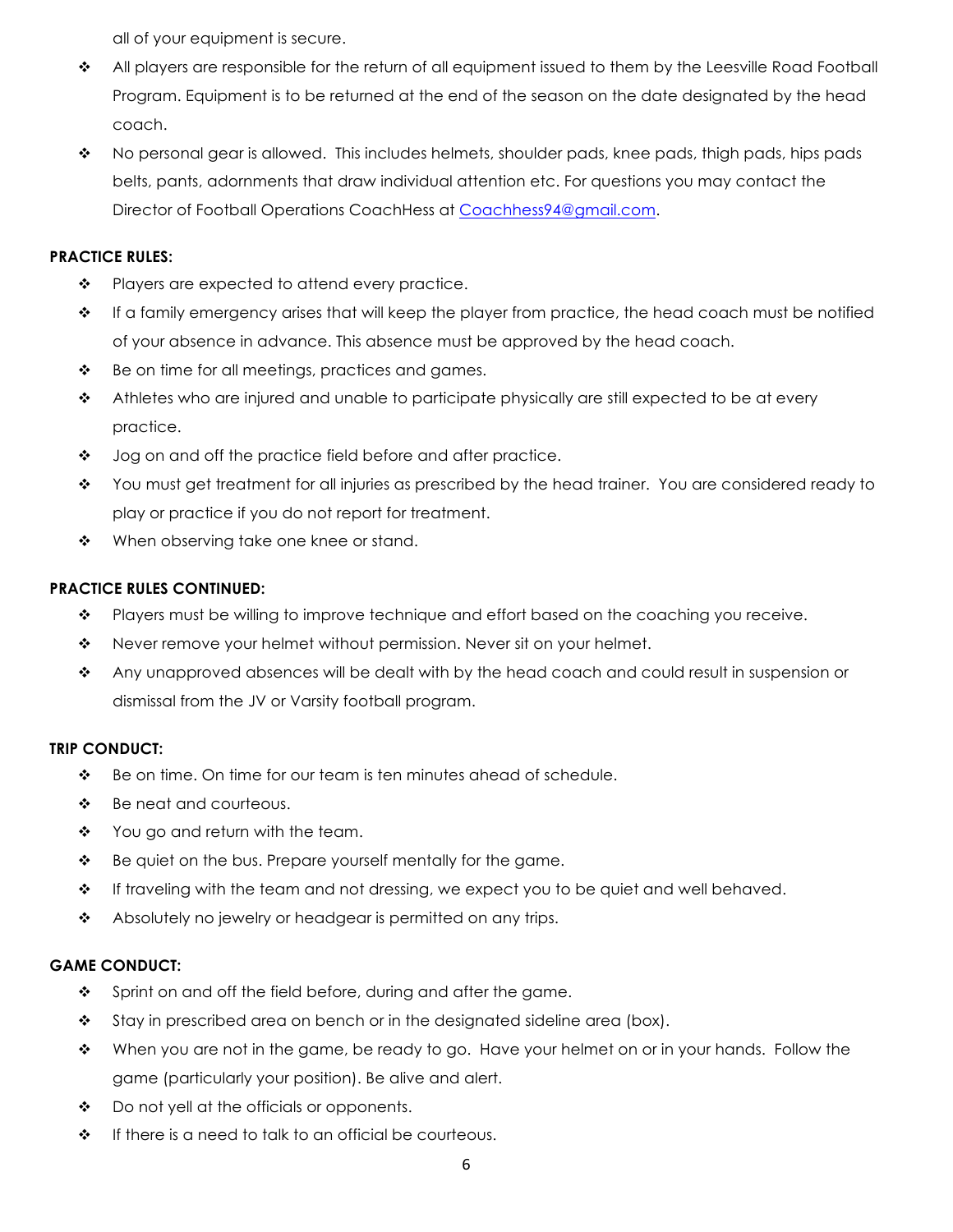- \* Do not engage opponents in discussions. Let your performance do your talking.
- $\bullet$  When we score be enthusiastic as a team. When we stop opponents, be enthusiastic as a team. We are a team.

#### **SOCIAL MEDIA:**

**Social Media Policy: Leesville Road High football program** recognizes, encourages andsupportsits student-athletes', coaches' and officials' rights to freedom of speech, expression and association, including the use of social media. Social media applies, without limitation, to any web-based and mobile technologies, in use now or developed in the future, that enables individuals or entities to disseminate or receive information, communicate, or otherwise.interact. Leesville Road High School and the Head Football believe that student-athletes, coaches, and officials are role models,and their use ofsocial media should conform to standards consistent with sportsmanlike conduct. Please remember that everything you post is public information, and derogatory, defamatory and otherwise inappropriate social media commentary may result in the imposition of penalties.

#### **IMMEDIATE DISMISSAL:**

- $\cdot \cdot$  The use or sale of illegal or other drugs, alcohol
- \* Missing two practices without being excused
- ◆ Continuous school or team infractions and misbehaviors
- Not respecting the coaching staff or school personnel